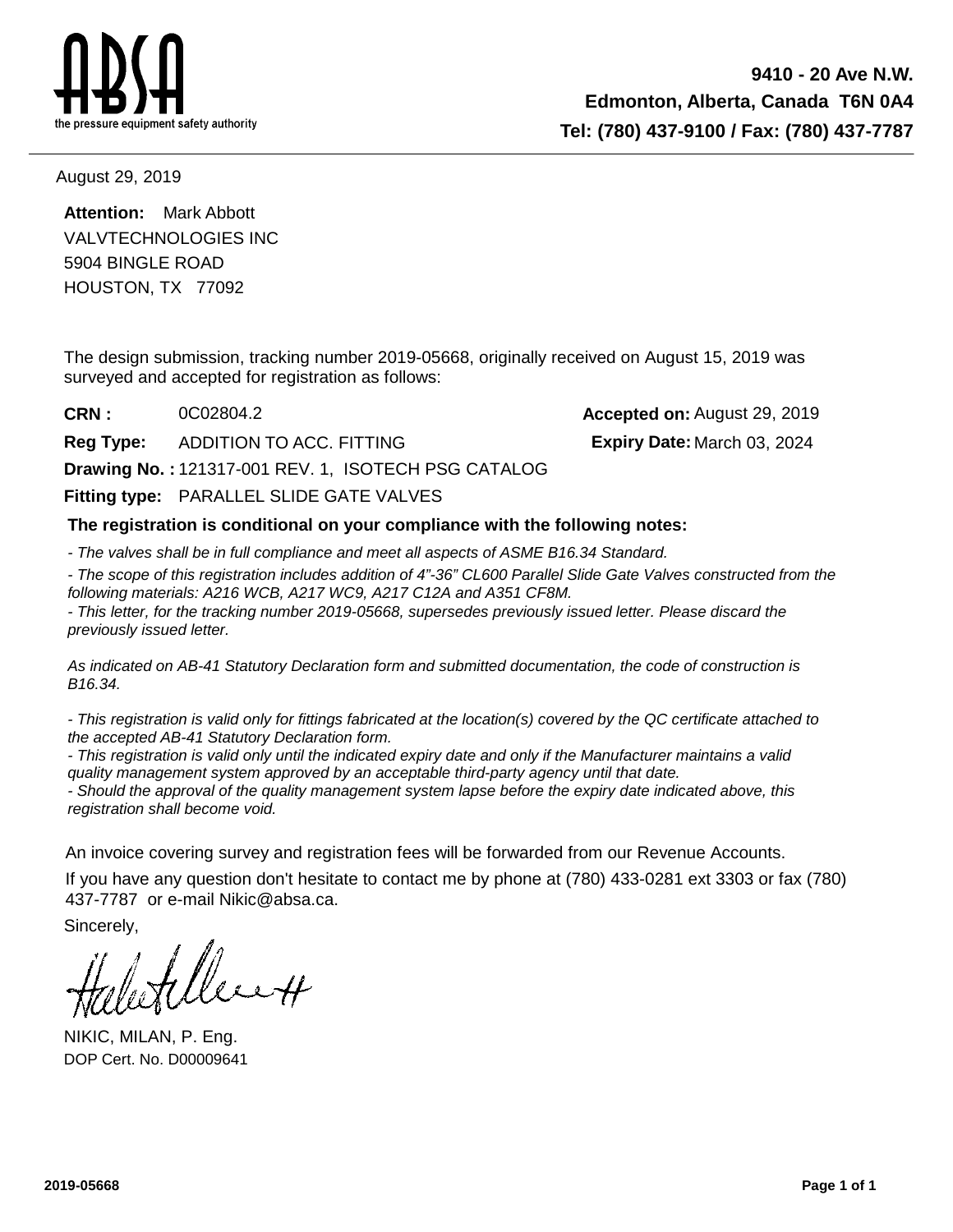

# **IsoTech®**

**Parallel Slide Gate Valves** 

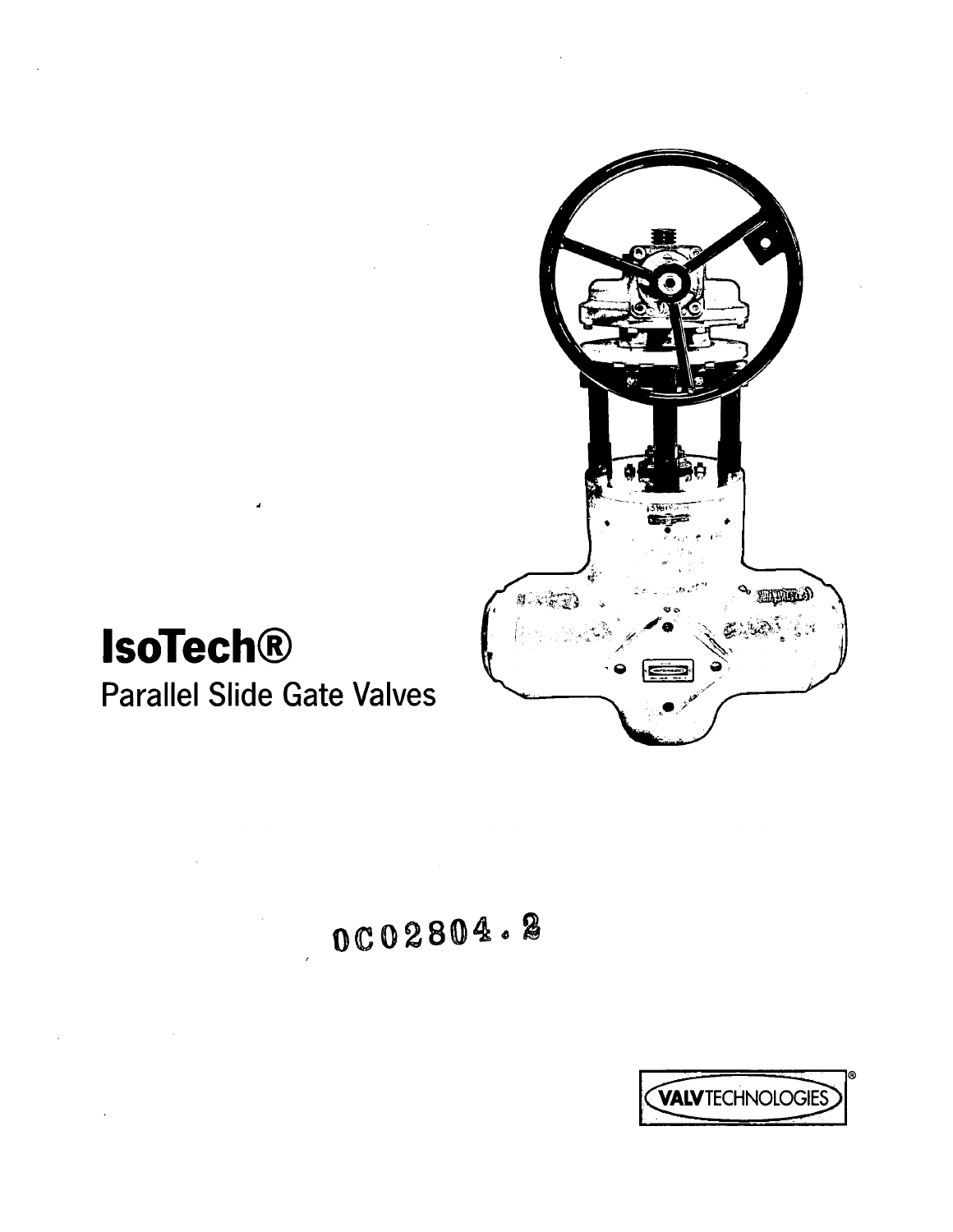# **IsoTech® Parallel Slide Gate Seat-Protected Valves**

IsoTech®, ValvTechnologies' parallel slide gate (PSG) valve, addresses advanced design features and benefits and the need for true in-line valve reparability in large diameter, high-energy piping systems resulting from those enhancements. Specifically designed for steam and feedwater applications, IsoTech® valves provide bi-directional, zero-leakage using our exclusive HVOF RiTech® hardcoating processes.

- $-4.36"$
- ANSI/ASME Class 600 4500
- " Four-year, zero-leakage warranty
- Delamination guaranty

ValvTechnologies provides fieldproven solutions for severe service applications.

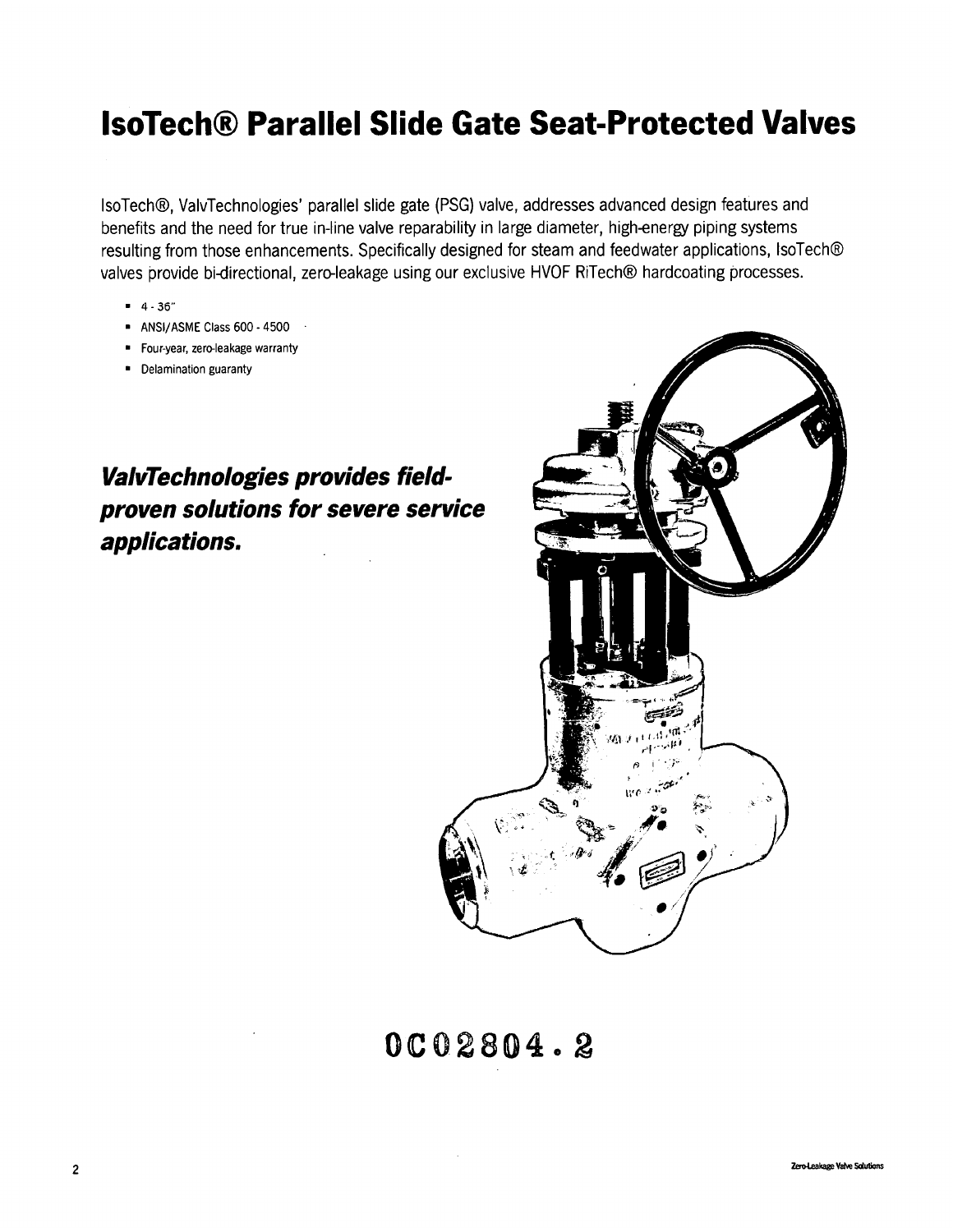### **Common Features for the IsoTech® Valve**

#### 1. Bonnet area

The pressure seal bonnet has been designed with a graphite composite seal. The bonnet has sufficient mechanical bolting to ensure the seal does not relax during periods when the system is not pressurized. In addition to the high reliability of the seal, the bonnet area has been designed to minimize the problems associated with maintenance on large gate valves by oversizing the segment rings. The valve has been designed so that the bonnet does not have to be forced in to the valve bonnet throat to allow for the segment rings to be removed. The large bolting used to ensure that the pressure seal is always loaded has also been utilized to enable simple disassembly of the bonnet once the easy-to-extract segment rings have been removed.

#### 2. Gland area

The gland design is similar to the standard design employed throughout the ValvTechnologies' valve product line. It features additional graphite due to the sliding stem. The stem and gland are hardcoated ground and polished. The packing is secured by our standard four-bolt minimum live loaded packing system which has 316SS woven wire mesh anti-extrusion rings compressing a Grafoil® center ring to ensure a dependable seal.

#### 3. Discs and seat area

The valve discs and seats have been hardcoated with the same chrome carbide coating (68-72 RC) as its counterpart ValvTechnologies' metal seated ball valves. These seats are magnitudes harder than Stellite 6, (typically 34-38 RC), and are lapped to achieve zero-leakage under full differential pressure conditions, including vacuum. The large Inconel Bellville® spring load ensures a high initial seal with the line pressure increases assisting the sealing. The chrome carbide hardcoated web guide ensures the discs are kept parallel through the entire valve stroke, whether the valve is in the open or closed position, overcoming a common gate valve problem. As the valve is cycled under differential pressure, the extremely hard surfaces continually burnish and polish each other rather than scratching and galling.

## UCU2804.2



#### 4. Back seat area

The back seat is hardcoated with chrome carbide (typical hardness 68-72 RC) and polished to achieve zero-leakage.

5. T-slot and oversized diameter stem Lends to the durability and robust design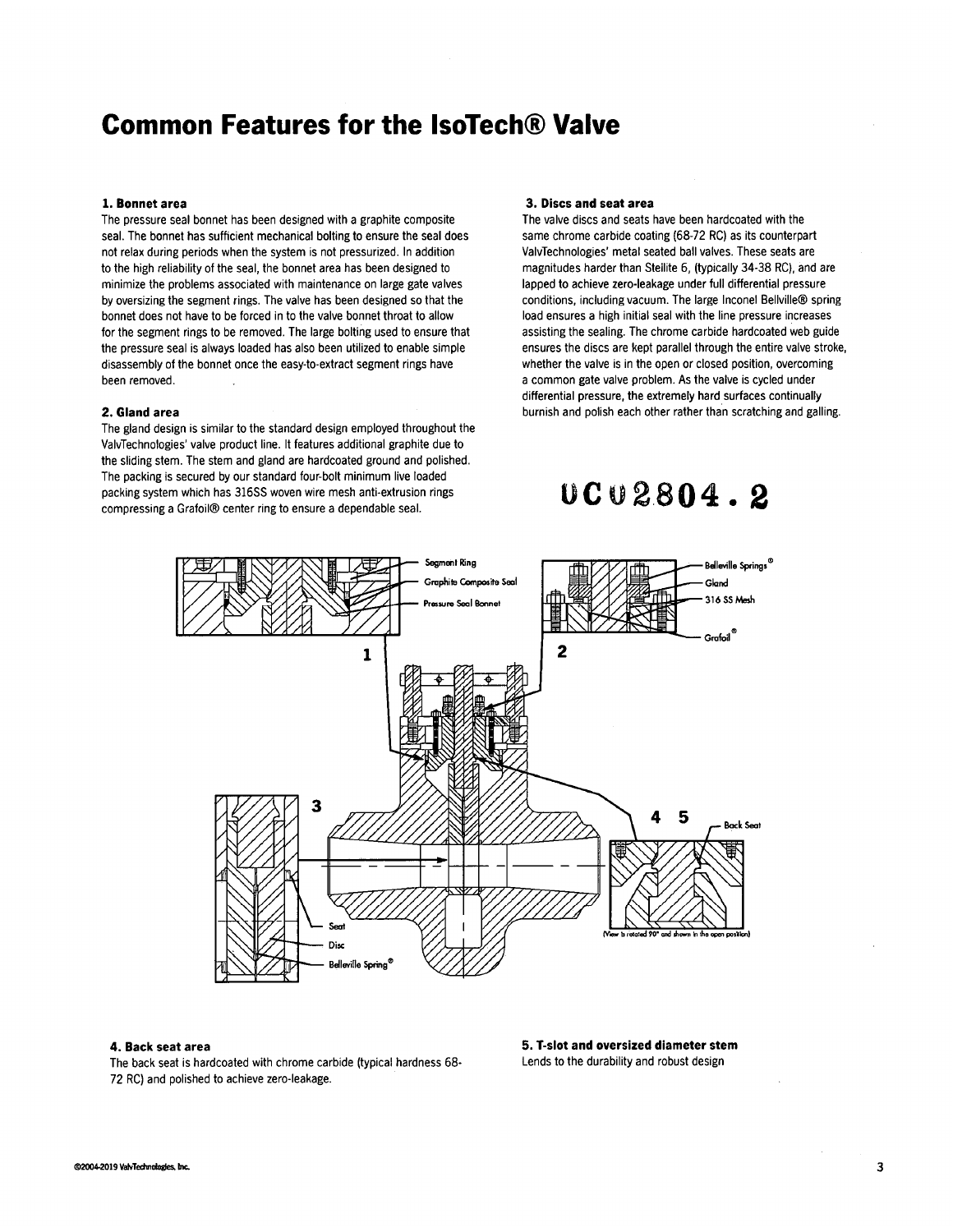## **Applications**

IsoTech® valves are built to withstand the most severe applications. High-pressure, hightemperature, high-cycle, abrasive, corrosive and caustic media have all been considered in the design of our product line.

ValvTechnologies' design features are the implementation of extensive industry experience.



### **Fossil Fuel**

- Boiler feed pump isolation
- Feedwater system isolation
- Feedwater bypass
- Main steam isolation  $\blacksquare$
- HP bypass isolation  $\blacksquare$
- RH bypass isolation  $\bullet$
- HP heater isolation
- HP heater bypass
- LP heater isolation  $\blacksquare$
- LP heater bypass
- Hot reheat isolation
- Cold reheat isolation



### **Nuclear Generation**

- $\blacksquare$ Feedwater system isolation
- Feedwater bypass isolation
- Feedwater control valve isolation
- Emergency feedwater isolation
- $\blacksquare$ HP heater isolation
- LP heater isolation  $\bullet$
- Main steam isolation

- Reactor coolant pump isolation
- Steam generator isolation

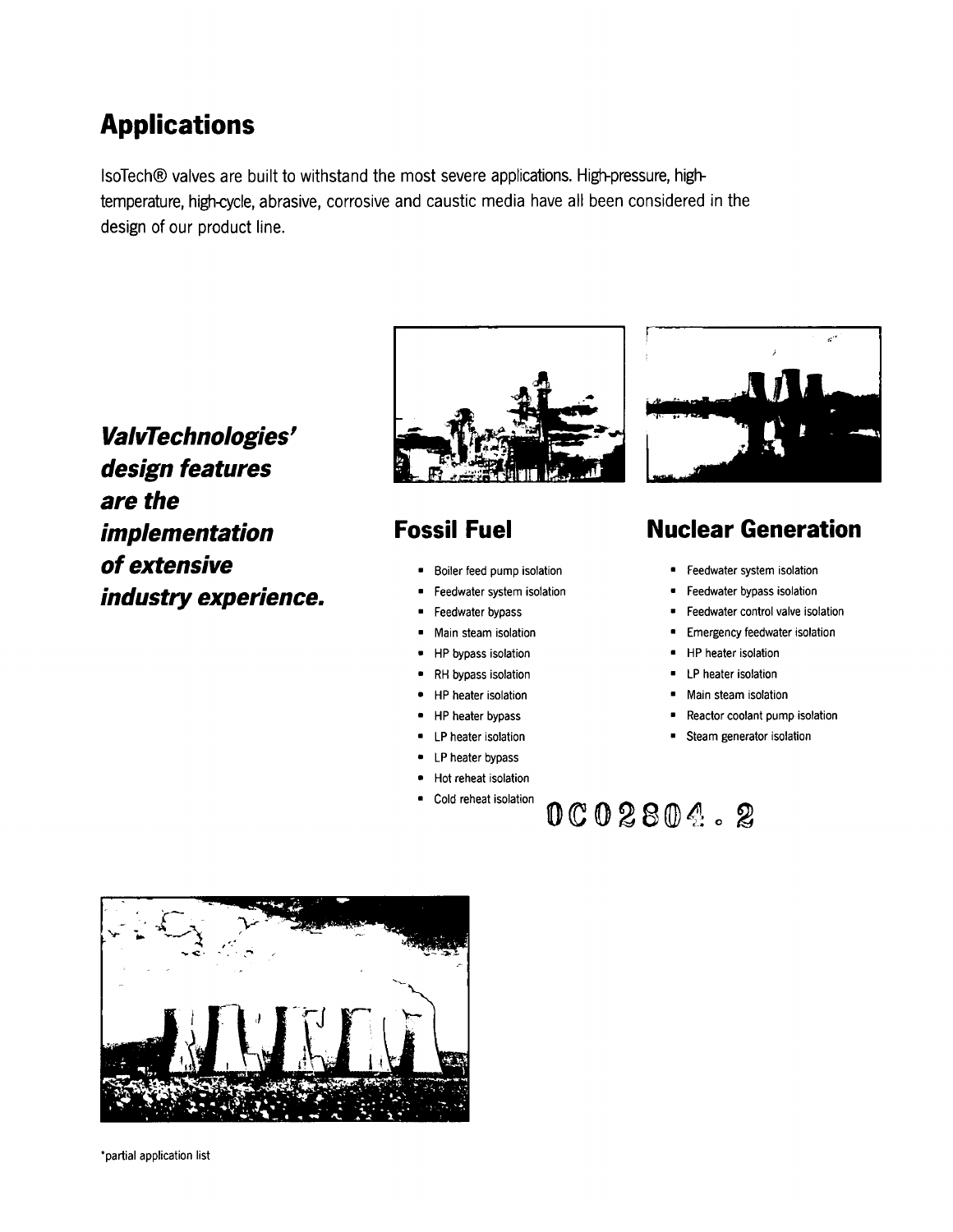### **Protecting Your Investment**

#### Zero delamination + Zero liberation + Zero leakage = **Total turbine protection**

ValvTechnologies' IsoTech® parallel slide gate valves are built specifically for modern-day severe service power applications where temperatures exceed 1000°F (538°C). RiTech® 31 hardcoating technology is impervious to the effects of hightemperature cycling typically seen in combined cycle power plants in main steam isolation and hot reheat applications.

ValvTechnologies guarantees that the IsoTech® parallel slide gate valve, provided with our recommended RiTech® 31 hardcoating for use in highpressure and temperature, supercritical and ultra-super critical applications, will not delaminate for 10 years or 10,000 cycles, whichever comes first.

In the unlikely event the RiTech® 31 hardcoating delaminates from the substrate as described above, ValvTechnologies will provide the necessary labor, supervision and tooling to replace the defective components limited to the discs (2) and seat rings (2), either in situ or in a controlled shop environment.

This guaranty is in addition to our standard four-year, zero-leakage warranty.

0C02804.2

ValvTechnologies' zero-leakage warranty plus the zero-delamination guaranty equals piece of mind

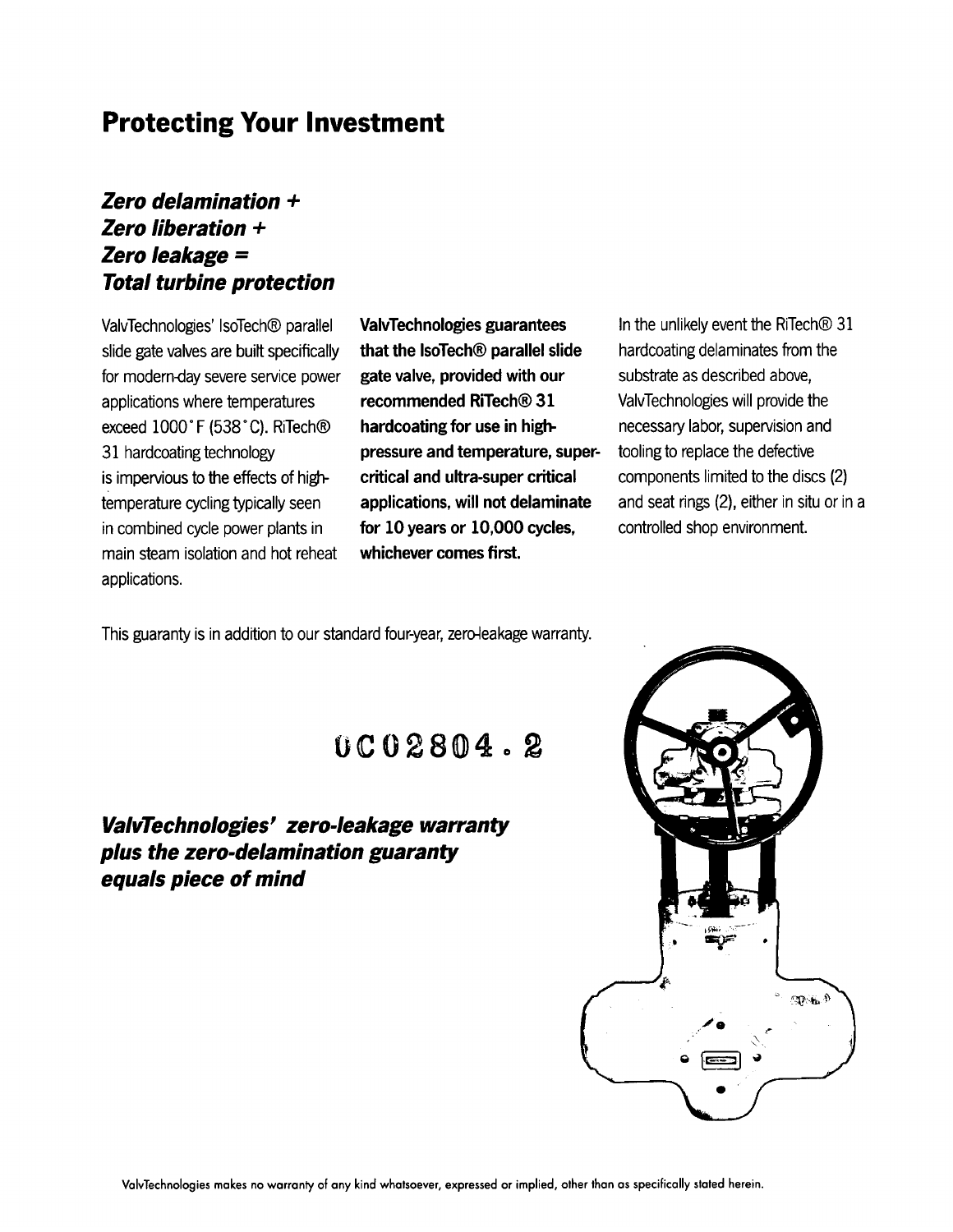## The Benefits of an IsoTech® Solution

IsoTech® zero-leakage valves are the premier solution where isolation is required for critical and severe service applications, providing increased safety and reliability, while reducing emissions, contributing to a cleaner environment.

| <b>Features</b>                           | <b>Benefits</b>                                               |  |
|-------------------------------------------|---------------------------------------------------------------|--|
| The sealing surfaces coated with chrome-  | The exceptional hardness and temperature ratings to           |  |
| carbide hardcoating to RC 72 hardness,    | 1800°F make our valves extremely resistant to attach of       |  |
| then diamond lapped for a precision fit   | abrasives and fluids, particularly steam and flashing water.  |  |
|                                           | The only requirement is for the disc to be flat against the   |  |
| Designed for ease of maintenance          | seat. This is easily accomplished as there are no precise     |  |
|                                           | angles to maintain. Pressure seal bonnet has been             |  |
|                                           | designed to facilitate easy removal when necessary.           |  |
|                                           | In the full open position, the flow through "conduit"         |  |
|                                           | is positioned precisely between the seats, eliminating        |  |
|                                           | turbulence and flow impingements on the seats. There          |  |
| Protected seats                           | is no gap between our conduit and the valve seat. Small       |  |
|                                           | gaps in our competitors' valves cause extreme turbulence      |  |
|                                           | and in come cases cavitation.                                 |  |
|                                           | Frequent valve usage polishes the surface for less torque     |  |
|                                           | and improved sealing. The high spring load insures            |  |
| Self-cleaning                             | contact throughout the stroke of the valve and prevents       |  |
|                                           | particulates migrating between the disc and seat also         |  |
|                                           | helps assist in the honing action.                            |  |
| Various flow control options, including a | This is ideal for warm-up and some bypass requirements        |  |
| v-port orifice                            |                                                               |  |
|                                           | Because of the low break-away and running torque, various     |  |
| Stem extensions                           | stem extensions are available so that handwheels and          |  |
|                                           | actuators can be located remote from the valve.               |  |
| Tight shut-off                            | As a standard, ValvTechnologies meets zero-leakage            |  |
|                                           | requirements on low-pressure air and high-pressure water.     |  |
| High spring load                          | ValvTechnologies' very high spring load not only assures      |  |
|                                           | contact between the gate and seat, but at all positions       |  |
|                                           | from open to close. This allows zero-leakage on hydrogen      |  |
|                                           | on vacuum.                                                    |  |
|                                           | Unlike conventional designs where the discs are only parallel |  |
| Parallel discs                            | in the closed position, IsoTech® valves are designed to       |  |
|                                           | maintain its parallel discs from both the fully-open to the   |  |
|                                           | fully-closed position.                                        |  |
| Oversized stem diameter in comparison     |                                                               |  |
| to other PSG designs along with or in     | Increased reliability with this durable, robust design.       |  |
| combination with the tee-slot as opposed  |                                                               |  |
| to a threaded and ninned hanger.          |                                                               |  |

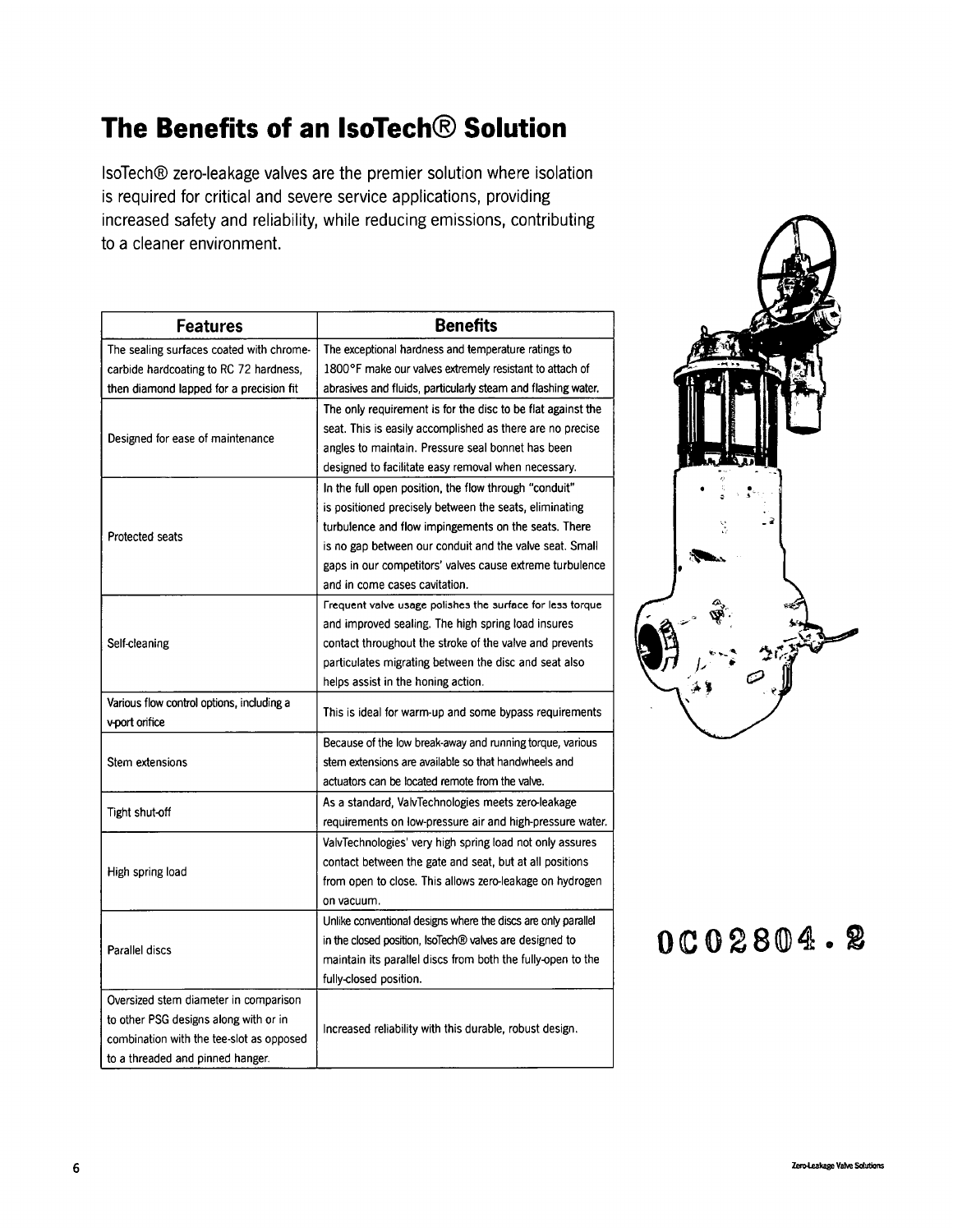

# **At Your Service**

ValvTechnologies is committed to helping our global network of customers maintain peak valve performance. With authorized repair centers around the world, ValvTechnologies can address virtually any service or repair challenge that may arise, 24 hours a day, seven days a week.

While the ValvTechnologies' Service department is headquartered in Houston, Texas, its capabilities extend globally. ValvTechnologies' experienced, factory-trained field service engineers and technicians can troubleshoot, diagnose and repair valve and actuator-related problems not only in ValvTechnologies' products, but other manufactures' as well.

With nearly 30 years experience, ValvTechnologies has not only designed the world's best high-performance valves, they also developed a system of service that maintains the performance and value of your investment, reducing total cost-of-ownership. Our range of services includes complete factory repairs, in-house or on-site, as well as maintaining an extensive stock of spare parts. In addition, our proprietary in-house ball and seat coating repairs allows the ValvTechnologies' service team to respond quickly to our customer's needs and ensure the performance and value of their severe service valve investment.

ValvTechnologies' quality policy is to provide superior, defect-free products and services to our customers that meet or exceed all legal and regulatory requirements.

UC02804.2 To locate an authorized repair center near you, visit www.valv.com.